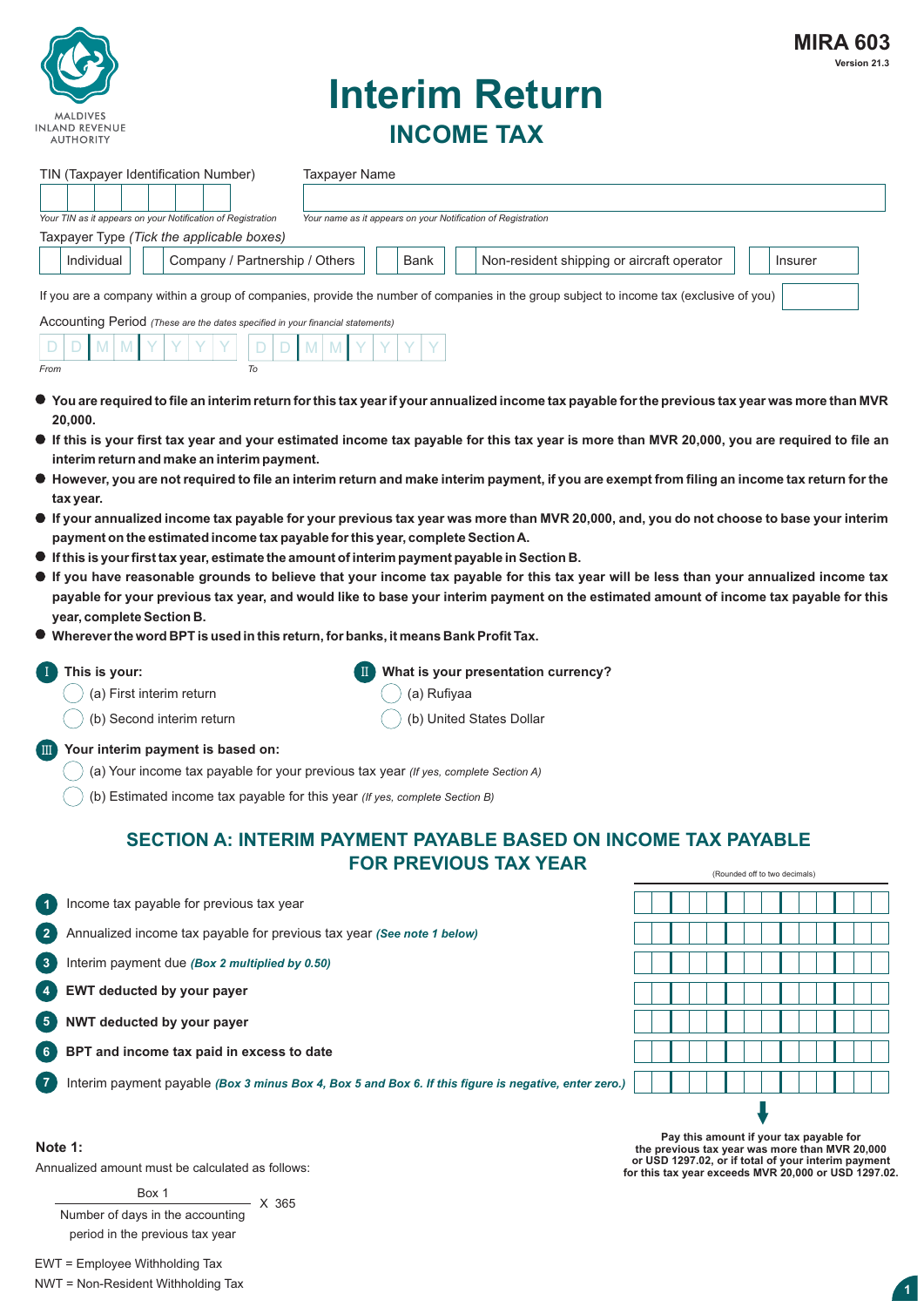## **SECTION B: ESTIMATION OF INCOME TAX PAYABLE FOR CURRENT TAX YEAR Complete Part 1 and 2 before filling in Box 8 to Box 17.**

If this is not your first tax year, indicate whether you have reasonable grounds to believe that your income tax payable for this tax year will be less than your annualized income tax payable for previous tax year  $\rightarrow$ 

|                 | <b>COMPUTATION OF INTERIM PAYMENT PAYABLE</b>                                                                                                                   |
|-----------------|-----------------------------------------------------------------------------------------------------------------------------------------------------------------|
| 8               | Total tax liability (Transferred from Box 71 or 76 or 88)                                                                                                       |
| 9               | Foreign tax credit (Enter zero if you are a non-resident)                                                                                                       |
| 10 <sup>1</sup> | Tax payable (exclusive of tax payable on income specified in Section 11(r) of the<br>Income Tax Act (Box 8 minus Box 9. If this figure is negative, enter zero) |
| $\overline{11}$ | Tax payable for income specified in Section $11(r)$ of the Income Tax Act<br>(Transferred from Box 90)                                                          |
| $\overline{12}$ | Total tax payable for the year (Sum of Boxes 10 and 11)                                                                                                         |
| 13              | Interim payment due (Box 12 multiplied by 0.50)                                                                                                                 |
| $\overline{14}$ | EWT deducted by your payer                                                                                                                                      |
| 15              | NWT deducted by your payer                                                                                                                                      |
| (16)            | BPT and income tax paid in excess to date (Enter zero if this is your first tax year)                                                                           |
| $\overline{17}$ | Interim payment payable (Box 13 minus Box 14, 15 and 16)                                                                                                        |
|                 |                                                                                                                                                                 |



**2 the previous tax year was more than MVR 20,000 or USD 1297.02, or if total of your interim payment for this tax year exceeds MVR 20,000 or USD 1297.02.Pay this amount if your tax payable for** 

## **PART 1**

If you are a non-resident shipping or aircraft operator, do not include in this part the income or expenses related to income specified in Section 11(r) of the Income Tax Act.

| <b>Taxable income from business</b><br>(before zakat al-mal, donations and business loss relief)                                                                  | Projections for this tax year<br>(Rounded off to two decimal places) |
|-------------------------------------------------------------------------------------------------------------------------------------------------------------------|----------------------------------------------------------------------|
| <b>Business income</b><br>18                                                                                                                                      |                                                                      |
| Rental income from immovable property                                                                                                                             |                                                                      |
| Total business income (Sum of Boxes 18 and 19)                                                                                                                    |                                                                      |
| <b>Allowable deductions</b>                                                                                                                                       |                                                                      |
| (21)<br>Allowable deductions (Inclusive of your MRPS contributions as an employer)                                                                                |                                                                      |
| Deduction from rental income from immovable property (If you wish to claim deductions under<br>22                                                                 |                                                                      |
| in Box 19. Otherwise, enter the amount of actual expenses incurred in relation to rental of<br>immovable property.)                                               |                                                                      |
| Total allowable deductions (Sum of Boxes 21 and 22)<br>23                                                                                                         |                                                                      |
| Taxable income from business before zakat al-mal, donations and business loss relief<br>24<br>(Box 20 minus Box 23. If this figure is negative, enter in Box 25.) |                                                                      |
| 25<br>Loss from business                                                                                                                                          |                                                                      |
| Taxable income from remuneration<br>(before zakat al-mal, donations and business loss relief)                                                                     |                                                                      |
| Remuneration<br>26                                                                                                                                                |                                                                      |
| Pension contributions made as an employee to MRPS                                                                                                                 |                                                                      |
| Special clothing required for work (See Section 32(b)(3) of the Income Tax Act)                                                                                   |                                                                      |
| ່າດ່<br>Cast of trainings, anote directly related to create monet and social contribution to create monet                                                         |                                                                      |

**29** Cost of trainings, costs directly related to employment and costs contributing to employment promotions *(See Section 32(b)(5) of the Income Tax Act)*

**30** Necessary expenses for the performance of employment duties *(See Section 32(b)(6) of the Income Tax Act)*

**31** Taxable remuneration *(Box 26 minus Boxes 27, 28, 29, 30. If this figure is negative, enter zero.)*





**2**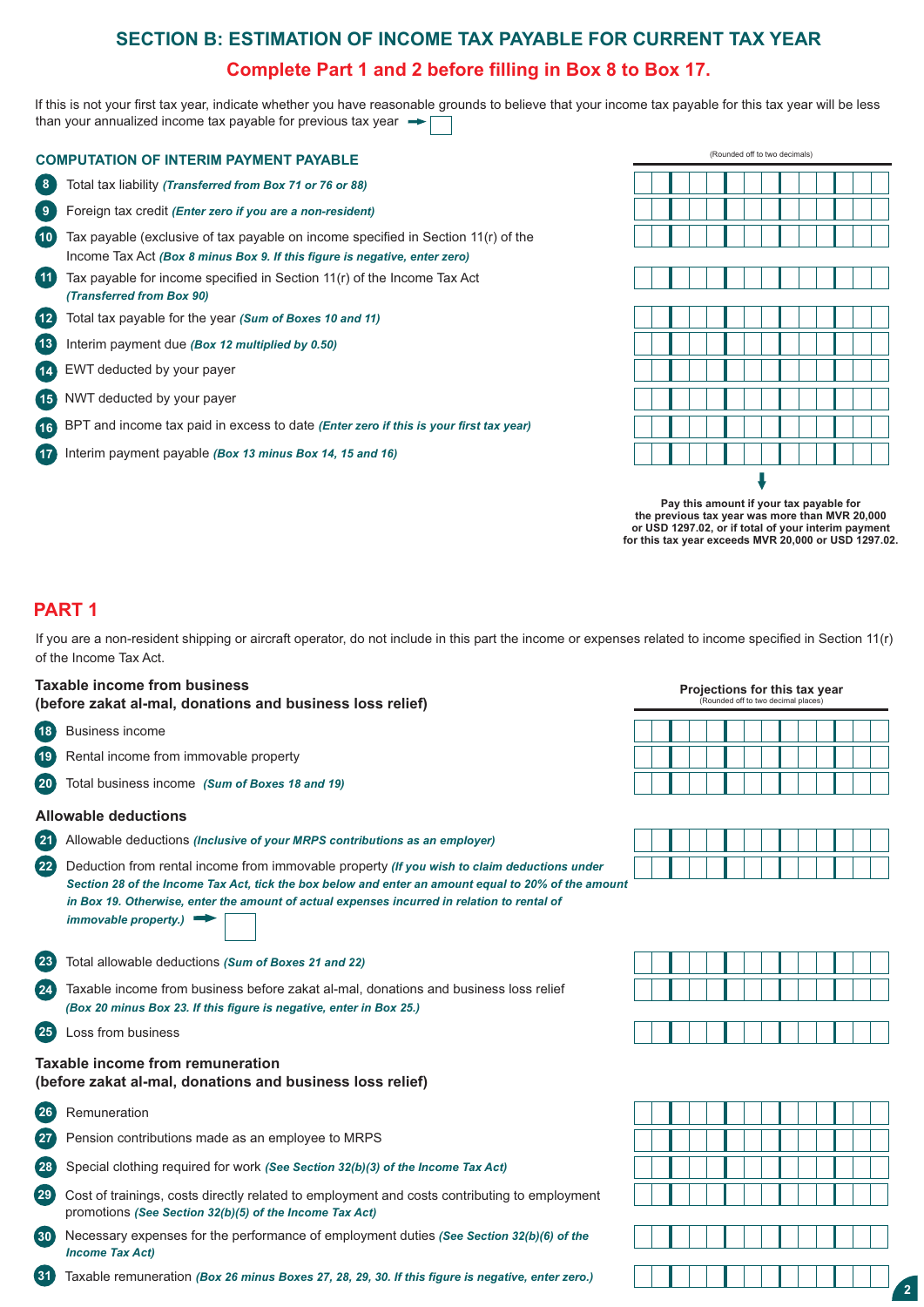#### **Taxable income from gifts and other income (before zakat al-mal, donations and business loss relief)**

**32** Gross amount of gifts

**33** Other income (other than business income, remuneration and capital gains)

**342** Total taxable income from gifts and other income before zakat al-mal, donations and business loss relief *(Sum of Boxes 32 and 33)* 

#### **Taxable capital gains**

#### **(before zakat al-mal, donations and business loss relief)**

- **35** Capital gains derived
- **36** Capital losses incurred
- **372** Capital loss deductible *(Lower of Boxes 35 and 36)*
- **382** Capital gains before capital loss relief, zakat al-mal and donations *(Box 35 minus Box 37)*
- **39** Capital loss brought forward from previous year
- **402** Capital loss relief *(Lower of Boxes 38 and 39)*
- **412** Capital gains for the year before zakat al-mal and donations *(Box 38 minus Box 40)*

**422** Capital loss for the year available to be carried forward *(If Box 36 is greater than Box 37, subtract Box 36 from Box 37. Otherwise, enter zero.)*

**432 Total taxable income before zakat al-mal and donations and business loss relief** *(Sum of Boxes 24, 31, 34 and 41)* 



#### **NOTE 1: ALLOCATION OF ZAKAT AL-MAL**

- Allocate the amount in Box 44 to Boxes 49 to 51.
- The amounts allocated to Boxes 49 to 51 must not exceed the amounts in Boxes 46, 47 and 48, respectively.
- You must fully exhaust the amount in Box 46 before you allocate an amount to Box 50, and you must fully exhaust the amounts in Box 46 and Box 47, respectively, before you allocate an amount to Box 51.

#### **NOTE 2: ALLOCATION OF DONATIONS TO APPROVED CHARITABLE ORGANIZATIONS**

- Allocate the amount in Box 57 to Boxes 58 to 60.
- The amounts allocated to Boxes 58 to 60 must not exceed the amounts in Boxes 52, 53 and 54, respectively.
- You must fully exhaust the amount in Box 52 before you allocate an amount to Box 59, and you must fully exhaust the amounts in Box 52 and Box 53, respectively, before you allocate an amount to Box 60.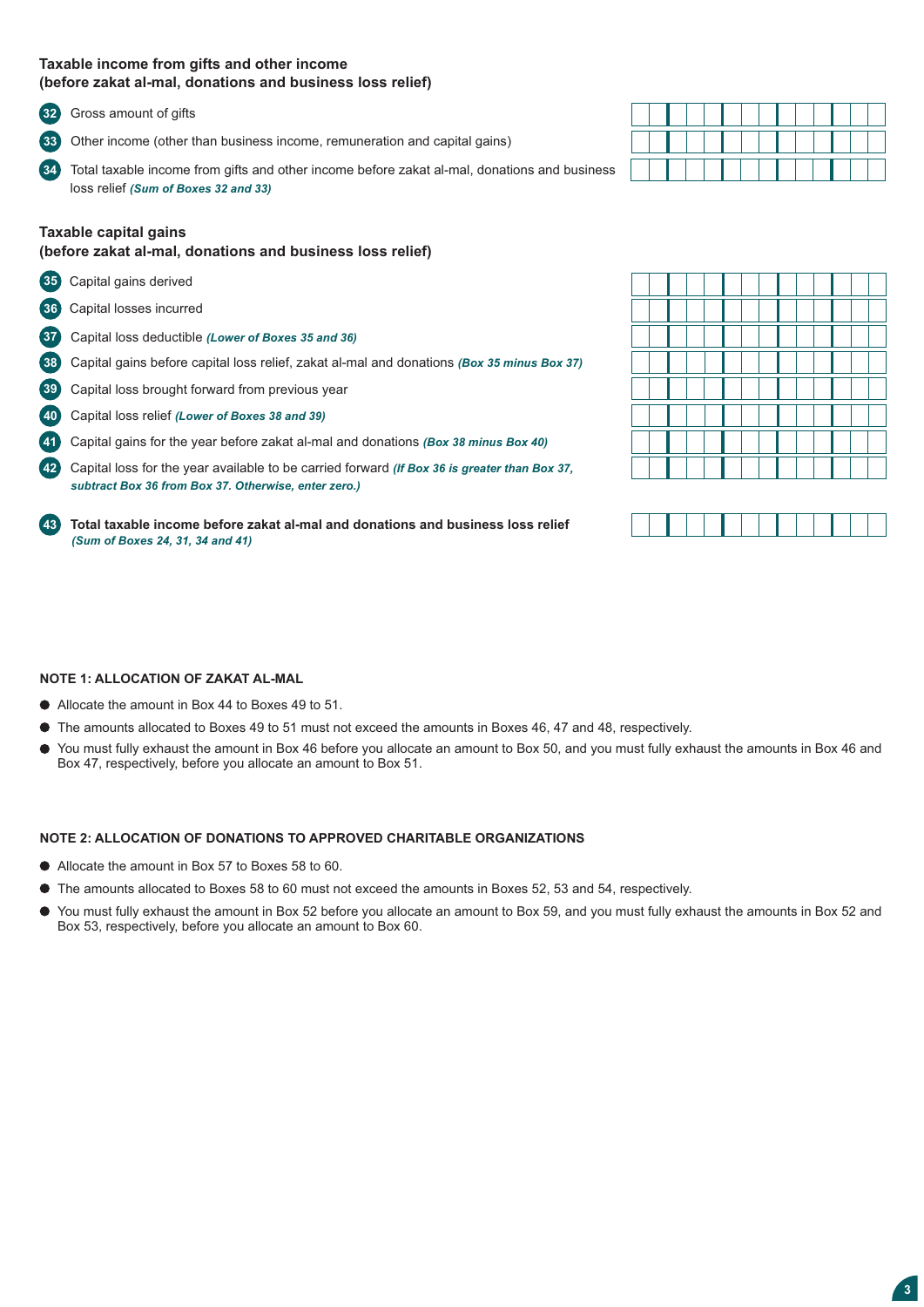## **DEDUCTION OF ZAKAT AL-MAL, DONATIONS AND BUSINESS LOSS RELIEF**

Total *Zakat al-mal* paid **44**

Donations made to State institutions and approved charitable organizations

| $\overline{A}$<br>æт, |  |  |  |  |  |  |  |
|-----------------------|--|--|--|--|--|--|--|
| AE<br>77.             |  |  |  |  |  |  |  |

*Fill in the following to arrive at your taxable income after zakat al-mal and donations and business loss relief.*

| <b>Details</b>                                                      | Income from remuneration & gifts<br>& other income                                          | Income from capital gains                                                                   | <b>Income from business</b>                                                                 | <b>TOTAL</b>                  |
|---------------------------------------------------------------------|---------------------------------------------------------------------------------------------|---------------------------------------------------------------------------------------------|---------------------------------------------------------------------------------------------|-------------------------------|
| Taxable income before zakat<br>al-mal, donations and loss<br>relief | 46 <sup>1</sup><br>(Sum of Boxes 31 and 34)                                                 | 47<br>(Transferred from Box 41)                                                             | 48  <br>(Transferred from Box 24)                                                           | <b>NOT APPLICABLE</b>         |
| Allocation of Zakat al-mal paid<br>(See Note 1 on Page 3)           | (Allocate as per Note 1. This figure should<br>not be greater than Box 44 and Box 46)       | 50<br>(Allocate as per Note 1. This figure should<br>not be greater than Box 44 and Box 47) | 51<br>(Allocate as per Note 1. This figure should<br>not be greater than Box 44 and Box 48) | <b>NOT APPLICABLE</b>         |
| Taxable income before donations 52                                  | (Box 46 minus Box 49)                                                                       | 53<br>(Box 47 minus Box 50)                                                                 | 54<br>(Box 48 minus Box 51)                                                                 | 55<br>(Sum of Boxes 52 to 54) |
| 5% of taxable income before<br>donations                            |                                                                                             |                                                                                             |                                                                                             | (Multiply Box 55 by 0.05)     |
| Donations deductible                                                |                                                                                             |                                                                                             |                                                                                             | (Lower of Boxes 45 and 56)    |
| Allocation of deductible<br>donations (See Note 2 on Page 3)        | 58<br>(Allocate as per Note 2. This figure should<br>not be greater than Box 57 and Box 52) | 59<br>(Allocate as per Note 2. This figure should<br>not be greater than Box 57 and Box 53) | 60<br>(Allocate as per Note 2. This figure should<br>not be greater than Box 57 and Box 54) | <b>NOT APPLICABLE</b>         |
| Taxable income before loss<br>relief                                | 61<br>(Box 52 minus Box 58)                                                                 | 62<br>(Box 53 minus Box 59)                                                                 | 63<br>(Box 54 minus Box 60)                                                                 | 64<br>(Sum of Boxes 61 to 63) |
| Business loss brought forward                                       | <b>NOT APPLICABLE</b>                                                                       | <b>NOT APPLICABLE</b>                                                                       | 65                                                                                          | <b>NOT APPLICABLE</b>         |
| <b>Business loss relief</b>                                         | <b>NOT APPLICABLE</b>                                                                       | <b>NOT APPLICABLE</b>                                                                       | 66                                                                                          | <b>NOT APPLICABLE</b>         |
| Taxable income for the year                                         | 67<br>(Transferred from Box 61)                                                             | 68<br>(Transferred from Box 62)                                                             | (Lower of Boxes 63 and 65)<br>69<br>(Box 63 minus Box 66)                                   | 70<br>(Sum of Boxes 67 to 69) |
|                                                                     |                                                                                             |                                                                                             |                                                                                             |                               |

**Transfer to <b>71** or **72** or **772** 

**4**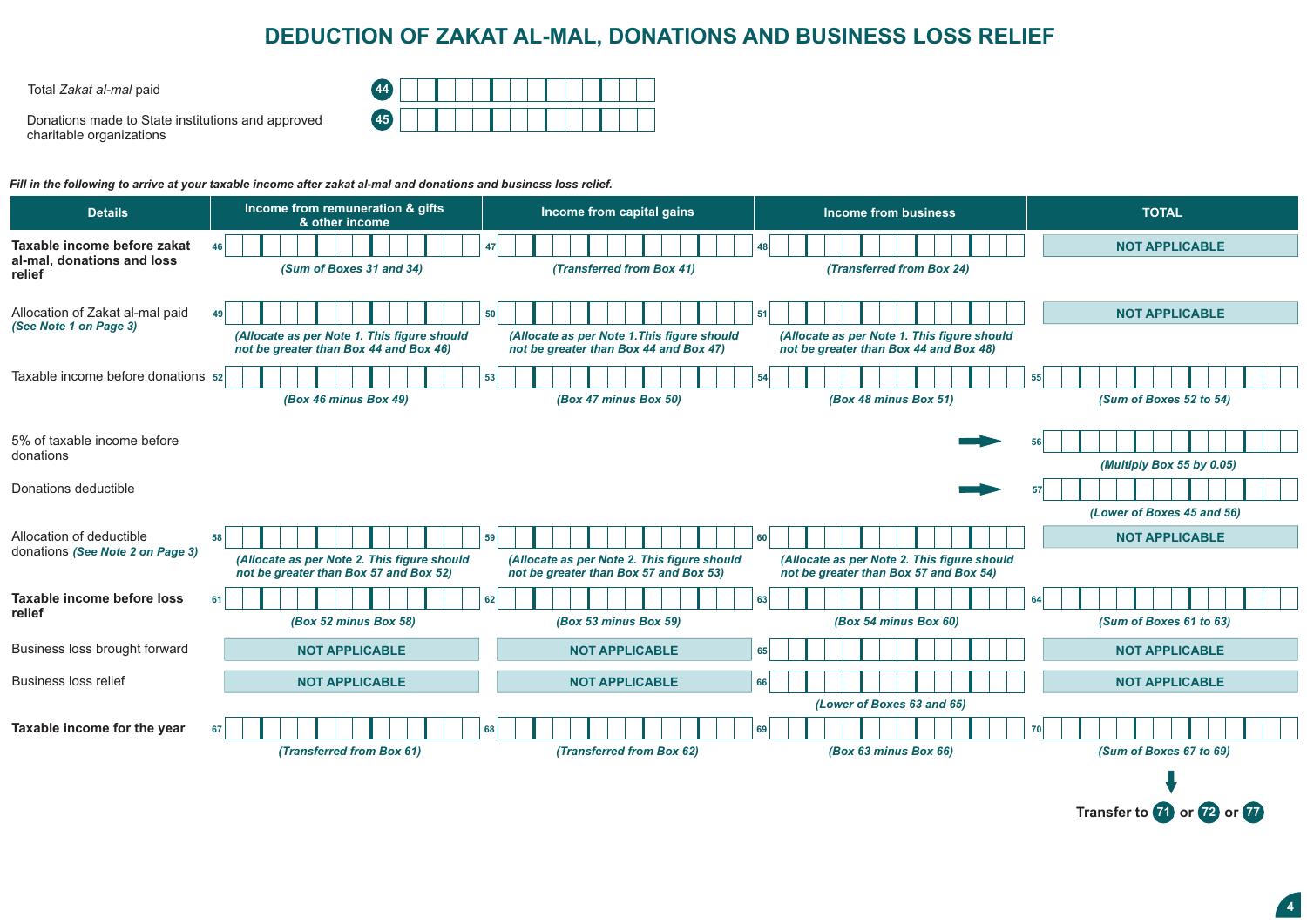## **SECTION C**

### **COMPUTATION OF TAX LIABILITY**

### **1. Tax liability computation for banks** *(To be filled by banks only)*

**71** Tax liability for the year *(Multiply Box 70 by 0.25. Transfer this figure to Box 8.)*

### **2. Tax liability computation for persons other than individuals**

- **72** Taxable income for the year *(Transferred from Box 70)*
- **73** Size of the tax bracket available at 0% *(See Note 3 below)*
- **74** Amount subject to tax at 0% *(Lower of Boxes 72 and 73)*

**75** Amount subject to tax at 15% *(Box 72 minus Box 73. If the figure is negative, enter zero.)*

**76 Tax liability for the year** *(Multiply Box 75 by 0.15. Go to Box 89 on Page 6 if you are a non-resident deriving income under Section 11(r) of the Act.)*

#### **NOTE 3:**

Tax-free bracket must be calculated as follows:

Number of days in the accounting period 365  $\vee$ MVR 500,000 or USD 32,425.42  $\Delta+1$ 

If you are a company in a group of companies, A is the number of companies in the group (excluding you) which are subject to income tax. If not, A is 0 (zero).

#### **3. Tax liability computation for Individuals**

**772** Taxable income for the year *(Transferred from Box 70)*

#### **NOTE 4:**

- If the accounting period starts on the first day of a month, use this formula to calculate the size of the tax bracket  $\frac{n}{12}$
- If the accounting period starts on a date other than the first day of a month, use the formula below to calculate the size of the tax bracket

$$
\rightarrow \frac{p}{q} \times r + \frac{n-1}{12} \times m
$$

#### *Where,*

- **p = Number of days from the start of that accounting period till the end of that month (in which the accounting period starts)**
- **q = Total number of days in the month in which the accounting period starts**

**B2 C2**

**D2**

**A2**

- **r = Full amount of the respective monthly tax bracket**
- **n = Number of months in the accounting period**
- **m = Full amount of the respective annual tax bracket**
- Size of tax bracket available at **0%**
- Size of tax bracket available at **5.5%**

Size of tax bracket available at **8%**

Size of tax bracket available at **12%**

|   | . |  |  |  |  |  |
|---|---|--|--|--|--|--|
| . |   |  |  |  |  |  |
| . |   |  |  |  |  |  |
|   |   |  |  |  |  |  |

*Divide the taxable income in Box 77 using the formulae in Note 4, filling each tax bracket starting from the bracket taxed at 0%, in that order. Amounts entered in each tax bracket must not exceed the size of the bracket available.*